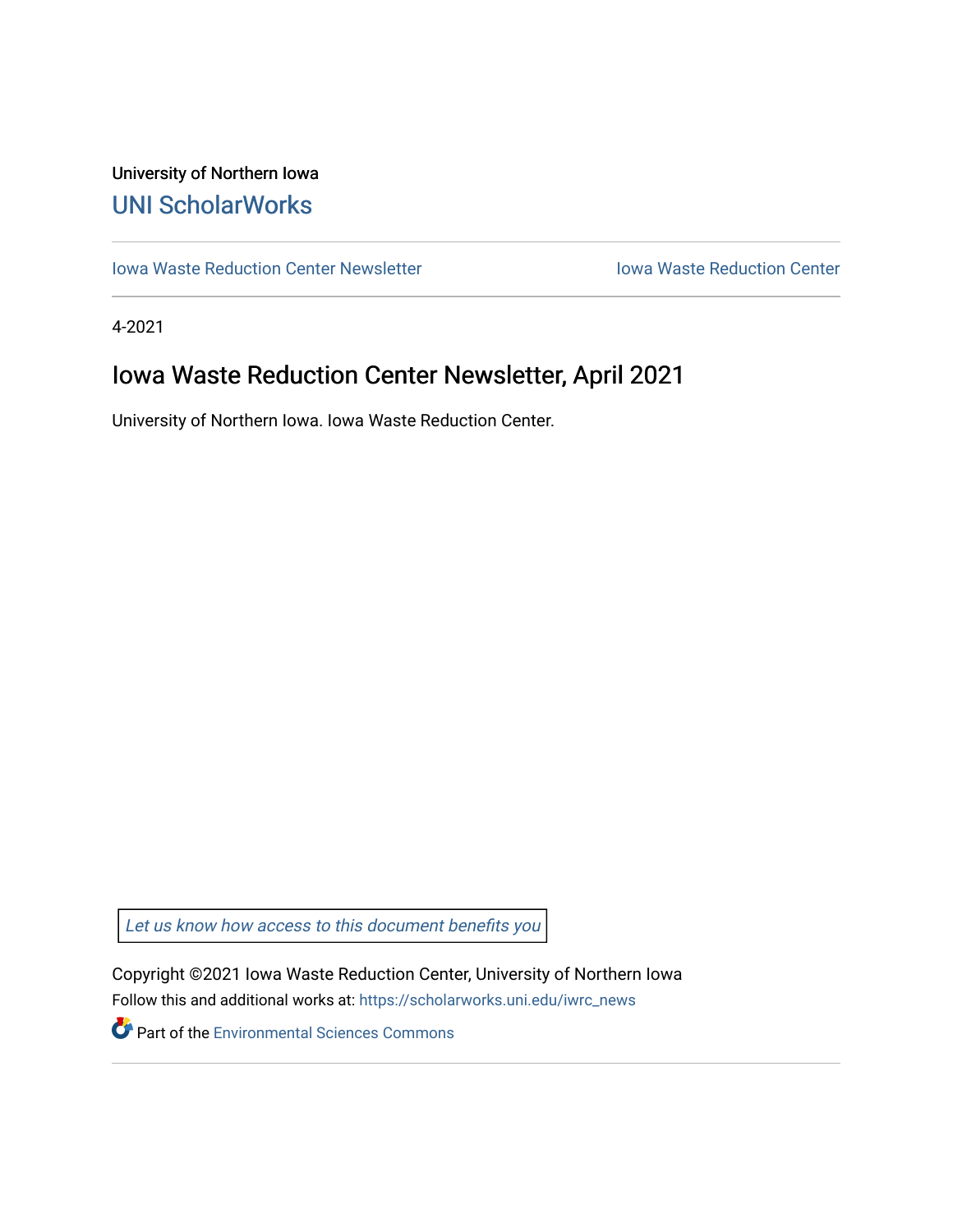#### **April 2021**



#### **"Sustainable development in the craft brewing industry: A case study of Iowa brewers"**

The recent expansion of the brewing industry has called for the U.S. to encourage more sustainable brewing practices. A colleague of ours, Dr. Alicia Rosburg, Department of Economics, University of Northern Iowa, and Dr. Carola Grebitus, Food Industry Management, Morrison School of Agribusiness, Arizona State University recently conducted a study to evaluate current sustainable practices in breweries nationwide. They then analyzed brewers' perceptions towards consumers' preferences regarding sustainable products. Their efforts have recently been published in Business Strategy and the Environment (BSE), a leading academic journal.

The IWRC's Iowa Green Brewery Certification Program was able to assist in this study by connecting craft brewers to Dr. Rosburg and Dr. Grebitus to participate in the craft brewers perception survey. IWRC Director Joe Bolick stated, "Anytime an individual or group takes an interest in the projects we're working on is an awesome thing. But two renowned economists taking such an interest that they dive into their own research and now have those findings published in an academic journal is incredible. It's validation of the work we continue to do. Dr. Rosburg and Dr. Grebitus have been just wonderful and we're extremely proud that we got to play a little part in their research journey."

We want to extend congratulations to Dr. Rosburg and Dr. Grebitus for this achievement, as well as say thank you for continuing to expand the information available in the area of sustainable craft brewing!

To learn more about this study and its findings you can explore the publication at this [link.](https://onlinelibrary.wiley.com/doi/10.1002/bse.2782)

#### **IWRC Energy Efficiency Free Webinar**

The IWRC will be hosting its final free webinar in the Energy Efficiency Webinar Series on Thursday, May 13th from 10:00 a.m. to 12:00 p.m. Funded through a grant from the Iowa Economic Development Authority's energy program, this webinar titled **"Financial Opportunities for Energy Reduction and Generation Projects in Iowa"** aims to educate and assist businesses to reduce energy consumption and save money.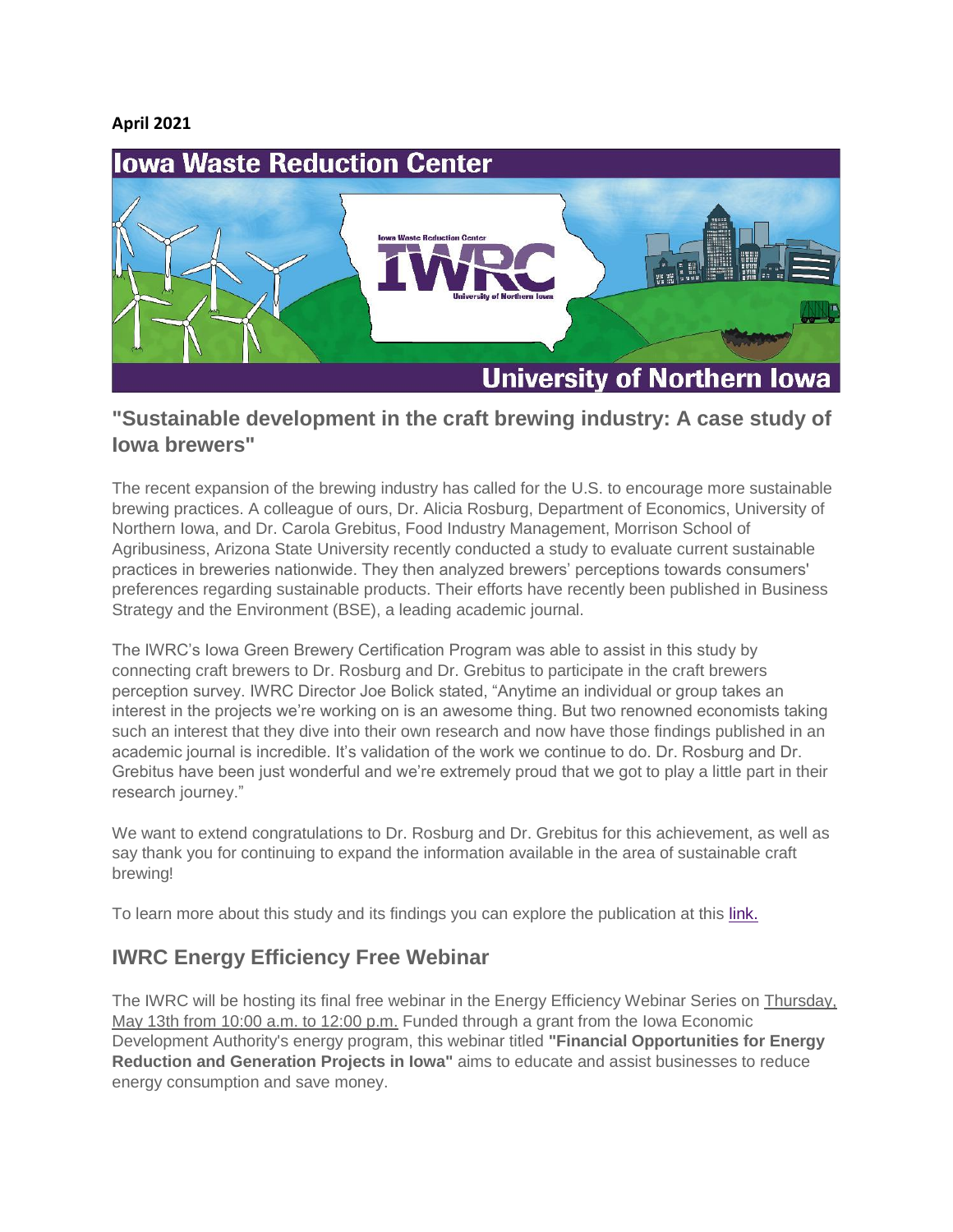In this webinar, Bruce Nusum, with the Iowa Area Development Group will discuss IADG's Energy Bank: a low interest revolving loan fund. Jeff Jobe, with the United States Department of Agriculture, will be covering USDA grant programs available to Iowa businesses for energy reduction and generation projects, and Amber Buckingham from Iowa Economic Development Authority will discuss the Iowa Energy Center's successful grant and loan programs.

To read more about presentation highlights, and to register for this free webinar, please follow this [LINK.](https://iwrc.uni.edu/iowa-energy-efficiency/financial-opportunities-webinar)

### **Textile Brewing Company Awarded Gold Status with Iowa Green Brewery Certification**

Dyersville, IA: Textile Brewing Company, well known for inhabiting an early 1900's sewing factory has recently achieved a GOLD level certification from the Iowa Green Brewery Certification Program. With this achievement, Textile becomes the 29th brewery in Iowa to make a significant commitment to sustainability in their brewing practices. As described on their website, "Textile Brewing Company is a communitycreated, community-centered brewery that brews a wide variety of clean, approachable craft beers in a socially and environmentally responsible way."

If you were to stop by for a beer, you will immediately notice the large photovoltaic solar structure that covers the entirety of Textile's southfacing roof. "Textile's investment in renewable energy is a very large step in their sustainability journey," says Grant Helle, Environmental Specialist at the IWRC. "Their solar array is just one of the many practices enacted to lower their overall environmental impact."



Help us congratulate Textile Brewing Company for their GOLD level certification. We thank them for their commitment to green brewing!

### **Earth Day College Hill Cleanup**

David Hindman, Graphic Design Intern here at the IWRC, helped this year in the planning of the Earth Day College Hill Cleanup event. The event is scheduled to take place on Thursday April 22nd from 2:00 to 4:30 pm. To participate, meet at the ThreeHouse Collaborative at 2:00 to pick up gloves and a bag. Then, once your bag is filled, you can return it to Seerley Park Shelter. Do your part this Earth Day to make the world a better place.



Earth Day College Hill Clean Up Event April 22: 2:00 - 4:30 p.m. | College Hill

IWRC Energy Efficiency Webinar May 13: 10:00 a.m. - 12:00 p.m. | [Online](https://iwrc.uni.edu/iowa-energy-efficiency/financial-opportunities-webinar)